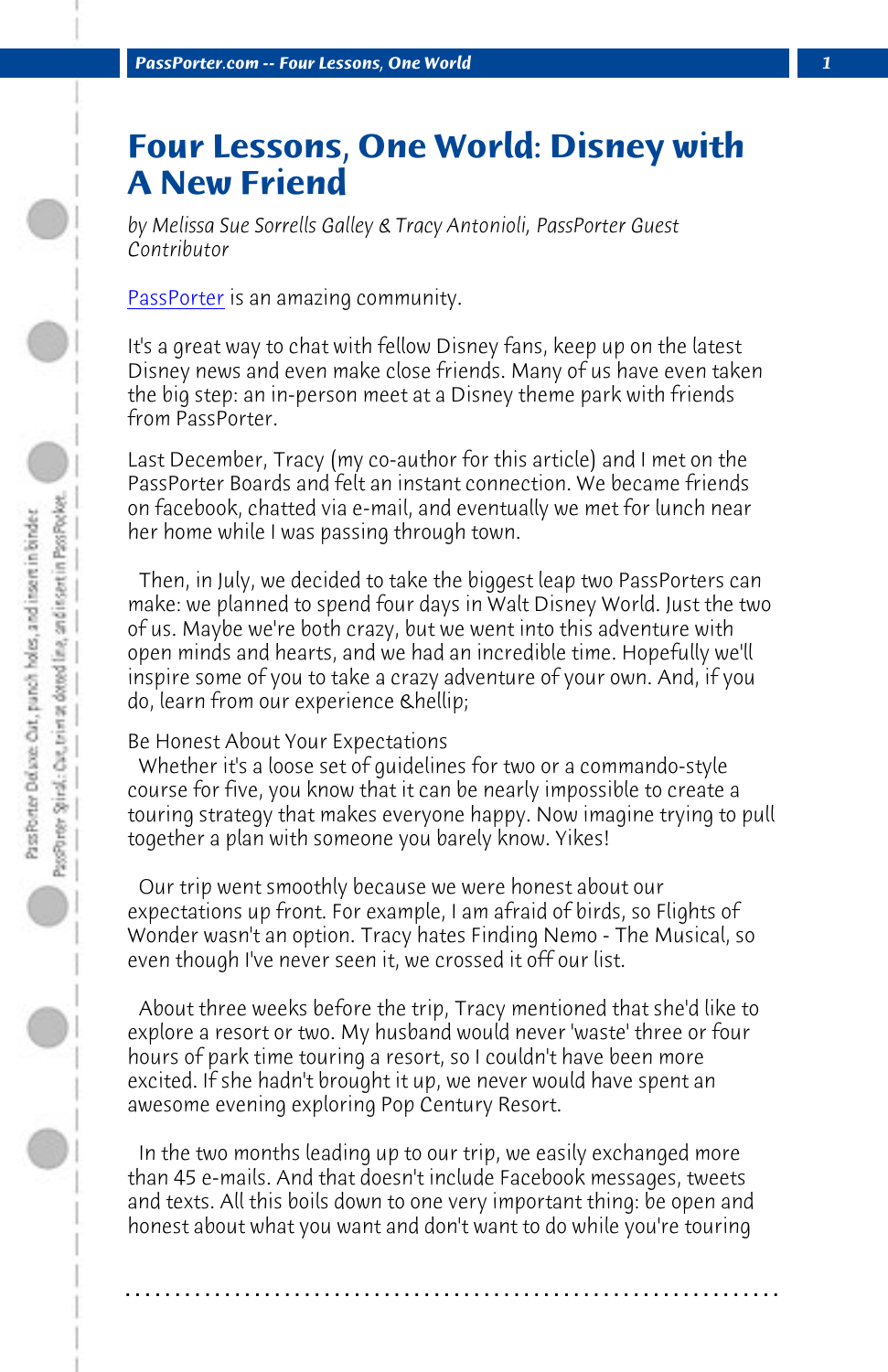together. It'll make the trip more enjoyable and it's a great way to get to know each other!

 Keep Being Honest and Flexible

 Despite all of that pre-planning, our trip changed. A lot. If you continue to be honest with each other once you're in The World, your trip will change too. And you'll be glad it did!

 On day two, we had planned to check out Jellyrolls at the BoardWalk, after dinner nearby at Kouzzina, but over dessert, Tracy suggested that we go back to the condo instead. We could have powered through the show, but we were both tired and full, and we wouldn't have had any fun. I'm glad she spoke up. We had a better evening because of it.

 On day three, we ditched our afternoon plans and instead decided to spend more time in Disney's Hollywood Studios. Once we decided to stay, I practically insisted that we watch the Countdown to Fun Parade. Tracy would be the first to admit that this wasn't on her touring plan. But it ended up being one of the absolutely best moments of our trip.

 Don't get caught up in 'being nice,' don't let your touring plan run you, and don't defer the decision-making. Be honest about how you're feeling and how you want things to go. It's not always easy to speak up, especially with someone you've just met. But in the end, you'll both have a better time if you do.

## Practice Patience

 Even if you think you know what to expect going in, touring with someone you barely know can be different in ways you couldn't have planned for in advance. And, odd as they may be, those differences may introduce new depth to your travel experience.

 For Tracy, this was a research trip. I knew she was going to have to stop frequently to take photos and write notes. I was prepared for that. What I wasn't prepared for is the fact that Tracy goes to the bathroom every hour or so. Cue my impatient foot tapping.

 Actually, this down time allowed me to notice things I'd never noticed before, and I took lots of great photos while Tracy was indisposed. And, once I had my camera out, I wanted to take more photos! Tracy ended up having to be patient while I snapped away. "I'm right behind you," became my catch phrase as I paused to take photos then scurried to catch up with her.

 As the days went on, Tracy started to take a look at what I was photographing, things like signage and light fixtures. She came away

**. . . . . . . . . . . . . . . . . . . . . . . . . . . . . . . . . . . . . . . . . . . . . . . . . . . . . . . . . . . . . . . . . .**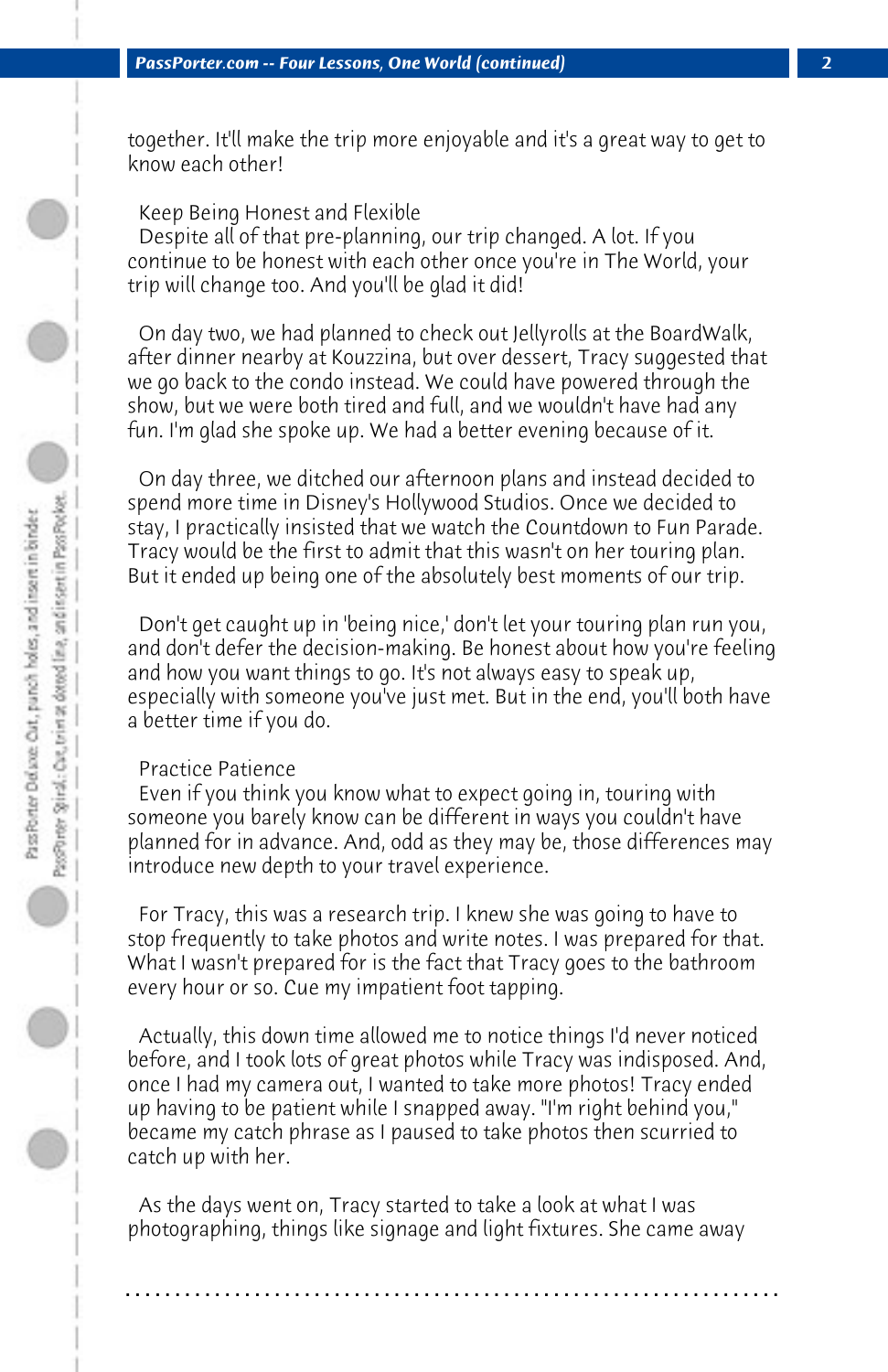with a new appreciation for the little details the Imagineers left for us. Now, she loves WDI Lighting Design as much as I do!

 A Disney vacation brings out the kid in all of us. Take the good with the bad and, if you can, turn the inconvenient into a new way of looking at things.

 Take Time (And Space) For Yourself

 Sometimes, it seems like Tracy and I were separated at birth. We'll like the same things, laugh at the same jokes and share similar values. Chances are, if you're embarking on a Disney trip with someone you just met, you feel the same way.

 But no matter how close you feel, you're going to need some time for yourself, especially after a long day at the parks. Tracy and I got along marvelously, but I don't think she'll be surprised to hear that I relished that wonderful moment at the end of the day when I was alone in my own personal, private bedroom. Sometimes you just need a moment to be alone and breathe.

 Whether you're staying on-site or off, make sure you have your own space, somewhere you can go to be alone and put a solid inch and a half of wood between you and your companion. If that means a two bedroom villa, book it. If it means getting completely separate rooms, plan for it. It will be well worth the added expense.

 Take this advice while in the parks, too. Just because you're touring together doesn't mean you have to be together every second of the day. On day two, Tracy wanted to ride Dinosaur, and I wanted to explore Dino-Rama. So we split up for a half hour and then met up for a great lunch at Restaurantosaurus. We managed to create the perfect mid-morning for both of us. And, when we came back together, we had even more to talk about!

 As with any Disney trip, Tracy and I quickly decided that once was not enough! Before we even made it to the airport, we were plotting and planning our next trips together. To Vegas. To Disney World. To Disneyland. To the Finger Lakes. Wherever we end up, we'll be sure to share our adventures on PassPorter!

*About The Author: Melissa Sue Sorrells Galley works in higher education communications in upstate New York, where she lives with her husband, Robert, and her cavapoo, George. Her favorite Disney characters are Elliott (also known as Pete's Dragon) and Figment. Follow her @msorrellsgalley.* 

*Tracy Antonioli is a teacher-turned-writer, currently working on her first*

**. . . . . . . . . . . . . . . . . . . . . . . . . . . . . . . . . . . . . . . . . . . . . . . . . . . . . . . . . . . . . . . . . .**